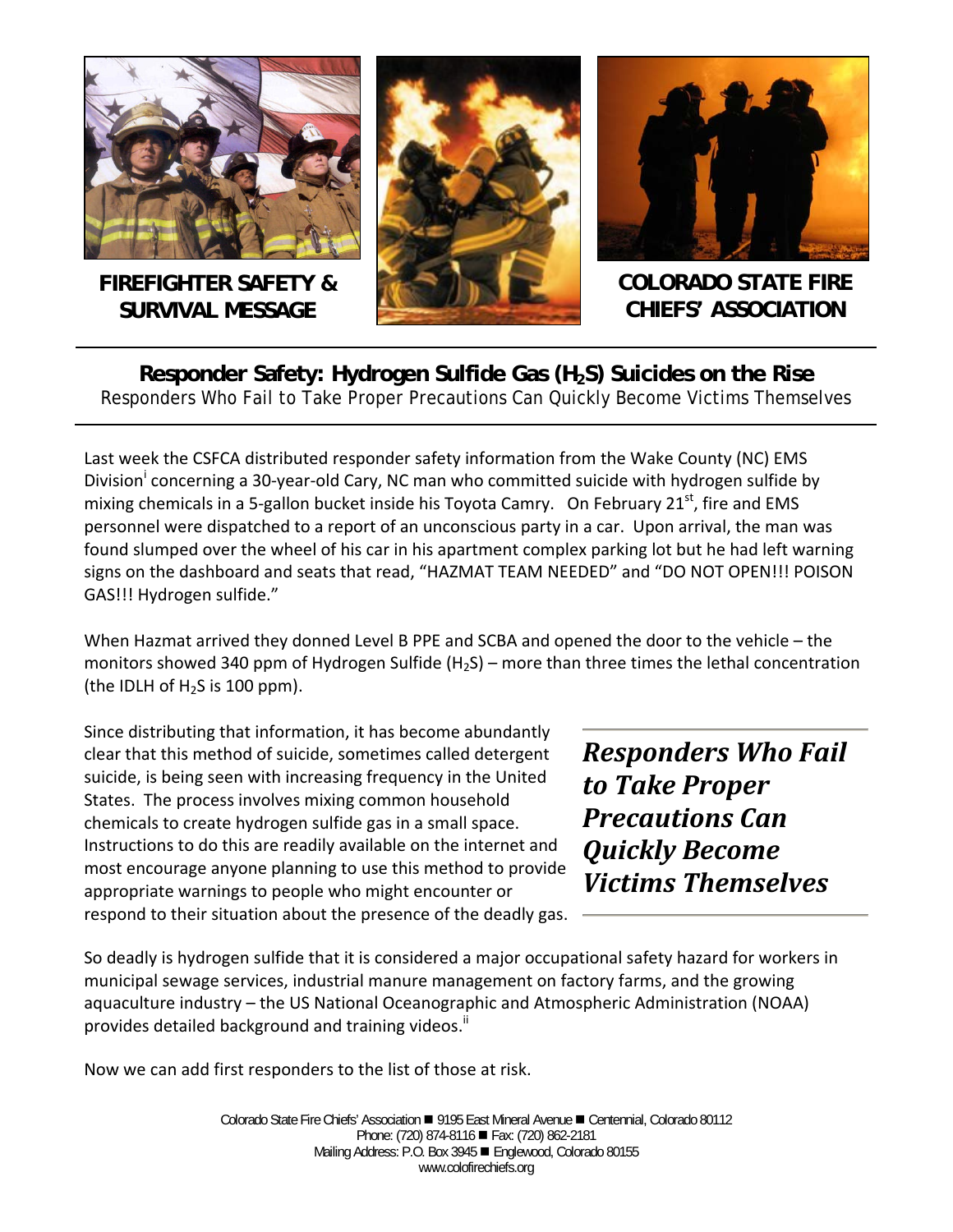- On February 14, 2010, a St. Petersburg police officer was hospitalized after responding to a suicide where a man released a deadly gas in his car. The officer was overcome by the fumes and had trouble breathing. He was taken to a nearby hospital and later released.<sup>III</sup>
- On December 22, 2009 in Sugar Creek, Missouri four first responders were transported to the hospital after being exposed to the toxic chemicals a man used to kill himself in a confined pickup truck.<sup>iv</sup>

First responders who fail to take proper precautions can quickly become victims themselves.

Hydrogen sulfide is a highly toxic and flammable gas ‐ explosive between 4% and 45% (concentration in air). Being heavier than air, it tends to accumulate at the bottom of poorly ventilated spaces. Although very pungent at first, it quickly deadens the sense of smell, so potential victims may be unaware of its presence until it is too late.<sup>v</sup>

## **Toxicity**

Hydrogen sulfide is considered a broad‐spectrum poison, meaning that it can poison several different systems in the body, although the nervous system is most affected. The toxicity of  $H<sub>2</sub>S$  is comparable with that of hydrogen cyanide. It forms a complex bond with iron in the mitochondrial cytochrome enzymes, thereby blocking oxygen from binding and stopping cellular respiration.<sup>vi</sup>

- 0.0047 ppm is the recognition threshold, the concentration at which 50% of humans can detect the characteristic odor of hydrogen sulfide, normally described as resembling "a rotten egg".
- Less than 10 ppm has an exposure limit of 8 hours per day.
- 10–20 ppm is the borderline concentration for eye irritation.
- 50–100 ppm leads to eye damage.
- At 150–250 ppm the olfactory nerve is paralyzed after a few inhalations, and the sense of smell disappears, often together with awareness of danger,
- 320–530 ppm leads to pulmonary edema with the possibility of death.
- 530–1000 ppm causes strong stimulation of the central nervous system and rapid breathing, leading to loss of breathing;
- 800 ppm is the lethal concentration for 50% of humans for 5 minutes exposure (LC50).
- Concentrations over 1000 ppm cause immediate collapse with loss of breathing, even after inhalation of a single breath.

### **Chemical Suicides in the News**

Following are news reports of chemical suicides that were found through an internet search. While it appears the predominant method is hydrogen sulfide gas, at least two of these incidents involved other chemicals (sodium cyanide and hydrogen cyanide).

**March 1, 2010** (Bethlehem, PA) – A man's body found in a car in Bethlehem prompted a hazardous materials response when officials said his death was linked to inhaling chemicals. The victim, a 40 year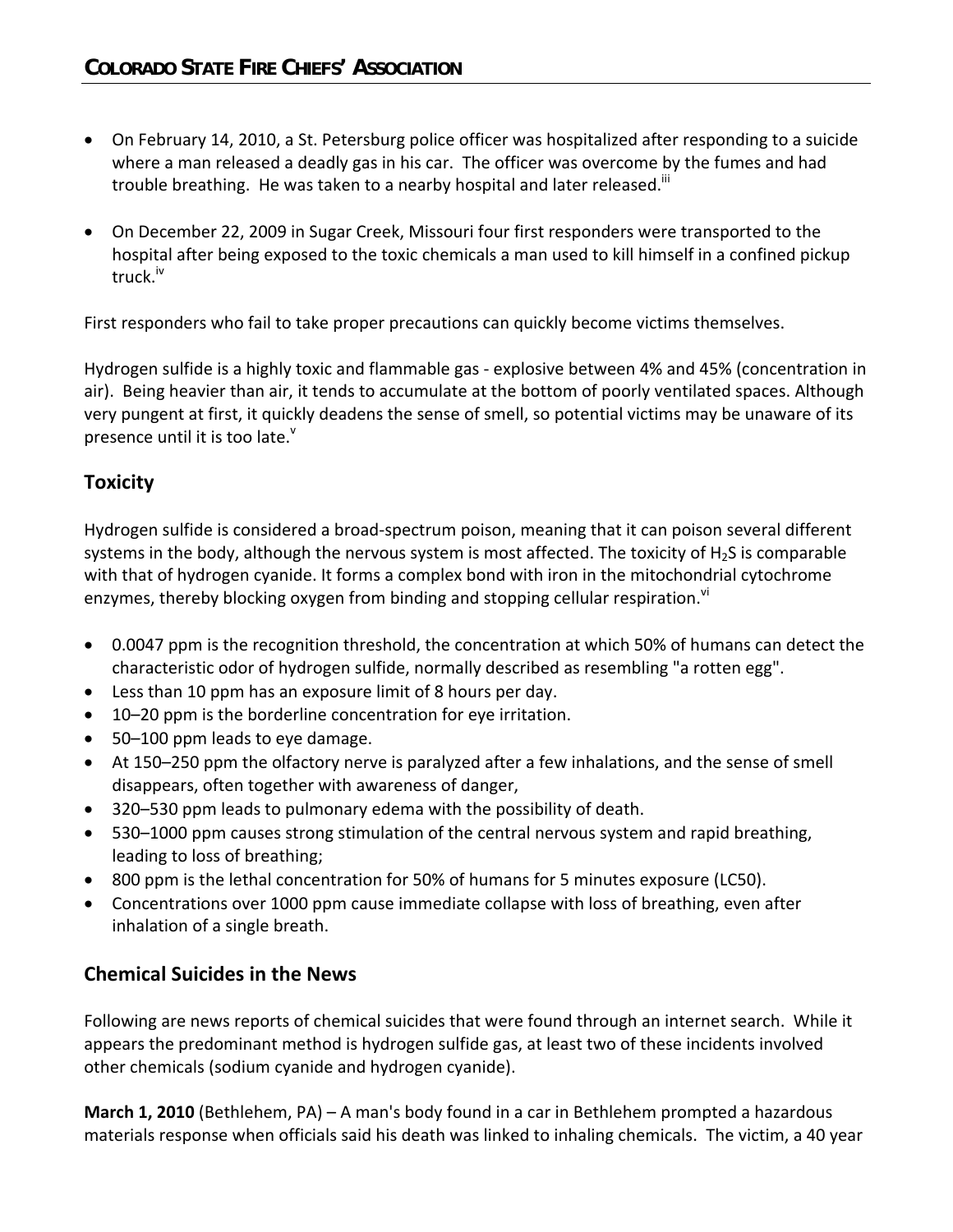old man from Hanover Township, committed suicide by inhaling toxic chemicals, the Northampton County Coroner said. Police said the victim parked his car in a lot posted signs stating he was committing suicide and what types of chemicals were mixed together.<sup>VII</sup>

**February 26, 2010** (Castaic, CA) ‐‐ A woman whose body was found inside a car in a remote area near Castaic was likely the victim of hydrogen sulphide gas poisoning, commonly known as "detergent suicide," investigators say. The woman's body was found slumped in the back seat of a blue Honda Civic by a pair of L.A. County Sheriff's Deputies while on a routine patrol. The windows of the vehicle were covered with stickers that read 'Stay Away," "Dangerous Gas," and "Don't Open," according to a L.A. County Sheriff's spokesman.<sup>viii</sup>

**February 22, 2010** (Clarksville, IN) ‐ Firefighters responded on a reported unconscious, unresponsive victim at a local motel that turned out to be a suicide by Hydrogen Sulfide. The hydrogen sulfide was created by the combination of common household cleaning products. The victim had sent letters to family members in advance of the suicide and had posted a hazmat warning sign on the motel room door. While no emergency responders were injured on this run, it's important to understand that several could have be very easily killed or seriously injured had they not seen the warning signs.<sup>18</sup>

**February 21, 2010** (Cary, NC) – Police and firefighters spent hours dealing with a very unusual suicide. It happened on Cary Reserve Drive around 11 a.m. Police found a car with signs all over it warning of a dangerous chemical inside. A hazardous materials team from Raleigh was called in to help, and the car was carefully opened. Inside, emergency workers found the body of a 31-year-old Cary man who apparently mixed some household chemicals together in order to take his own life. $^x$ 

**February 14, 2010** (St. Petersburg, FL) ‐ A St. Petersburg police office was hospitalized after responding to a suicide where a man released a deadly gas in his car. Police say a 23‐year‐old man called his girlfriend and told her he was going to kill himself. He reportedly told his girlfriend he learned how to make the gas on the Internet. The girlfriend called police, and officers responded to his home. They found the car with its windows up and signs on the outside warning of poisonous gas. The officer was overcome by the fumes and had trouble breathing. He was taken to a nearby hospital and later released. Police determined that the gas was made by mixing two household chemicals. $x_i$ 

**February 11, 2010** (Grand Junction, CO) – A 33‐year‐old woman whose body was found inside a parked car on Orchard Mesa committed suicide, according to the Mesa County Coroner's Office. Grand Junction police received a report that a person was inside the car and not moving. Police called out the Grand Junction Fire Department's hazardous materials team which found **sodium cyanide** held in a container in a powder form, inside the woman's vehicle. A note had been posted on a window in the car, warning others about the deadly chemical.<sup>XII</sup>

**February 6, 2010** (Siesta Key, FL) – For the second time in about two months, a person has parked a car at Siesta Key Beach, placed a warning note in the window and then committed suicide by exposure to a fatal mix of chemicals inside the car. Residents of a nearby apartment building were evacuated as authorities prepared to open the car and release the chemical contents, a Sarasota Sheriff's spokesperson said.<sup>xiii</sup>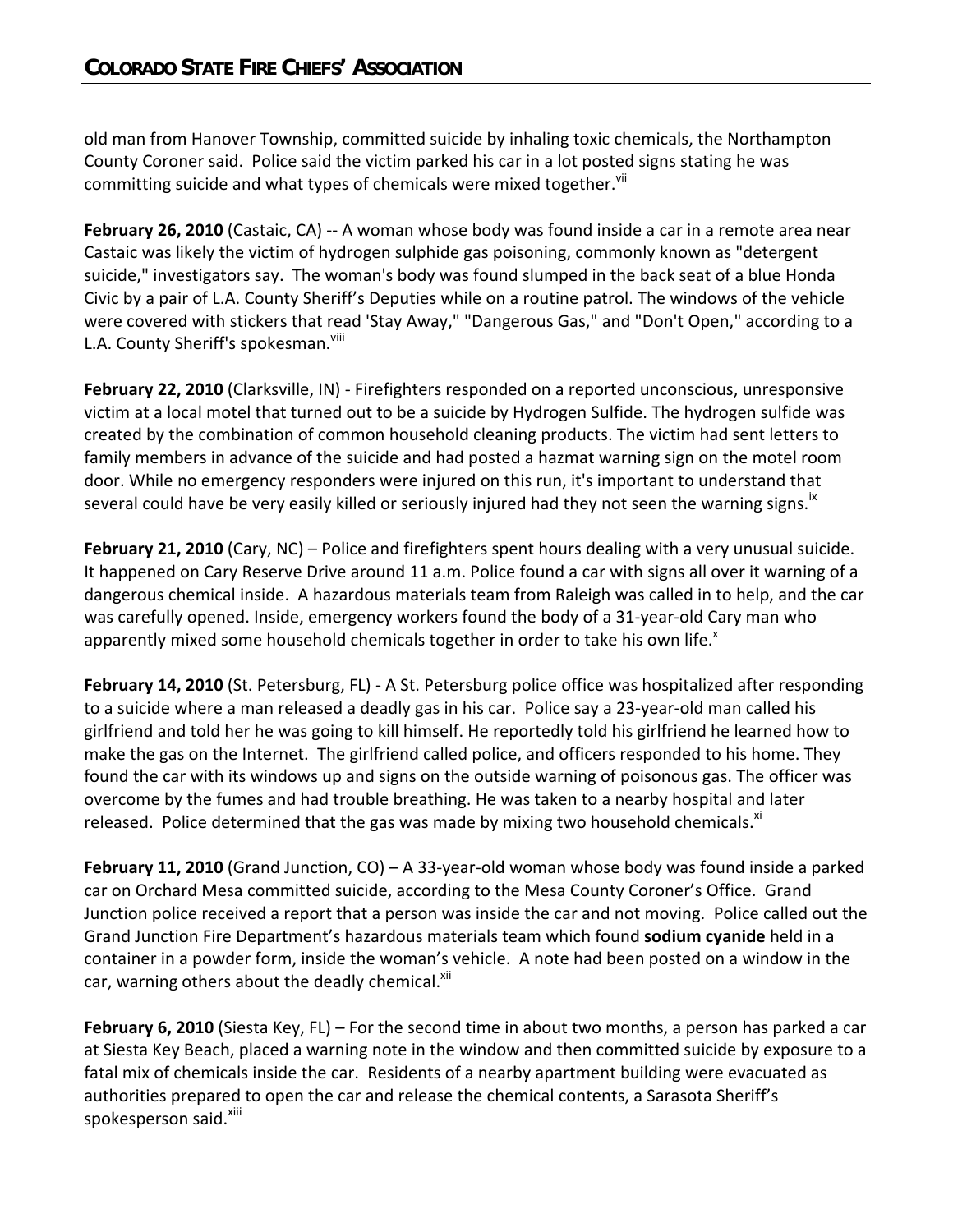**January 9, 2010** (Bloomfield, CT) – Sunday night or early Monday, a middle‐aged woman parked her car in a secluded spot in Bloomfield, affixed signs to a window warning of poison gas, then breathed in hydrogen sulfide gas produced by a cocktail of common household chemicals in what appears to be Connecticut's first instance of "chemical suicide."XIV

**December 22, 2009** (Sugar Creek, MO) – Four first responders on a suicide call went to the hospital after being exposed to the toxic chemicals a man used to kill himself. The man used what is called detergent suicide, using **hydrogen cyanide** in a confined pickup truck. The chemical released toxic gases, which the four responders and a family member were exposed to. All five were just taken to the hospital as a precaution. $^{xv}$ 

**December 7, 2009** (North Ogden, UT) – A suicide in North Ogden, Utah has the state putting first responders on notice about possible hazards. North Ogden Police and North View firefighters responded to the report of a suicide on November 20. The victim had used hydrogen sulfide to kill himself. According to fire officials the victim had posted a note warning them and others of the dangers. One police officer and several firefighters who were at the scene were tested for possible exposure, but they were unharmed.<sup>xvi</sup>

**November 29, 2009** (Denver, CO) – Police called in a hazmat team to remove the body of a man found dead in a car downtown. Polices say the male found dead in the car on Tennessee near Huron was a suspected suicide. Because of the method of suicide there was concern about a substance in the car. Denver Fire hazmat was called as a precaution. No one else was injured in the incident. Denver Fire said the substance was labeled as "Hydrogen Sulfide" a toxic compound used in the separation of metals.<sup>xvii</sup>

**November 24, 2009** (Siesta Key, FL) – A hazardous materials team closed half of the Siesta Key Beach parking lot after a man committed suicide in his car using a dangerous mix of chemicals, the Sheriff's Office said. A note on the window warned others to stay away from the car because there was a chemical inside.<sup>xviii</sup>

**November 3, 2009** (East Bloomfield, NY) – A 21‐year‐old man was found dead at a park in East Bloomfield, 20 miles southeast of Rochester. The first officer to respond to the scene opened the door and found the body, along with noxious fumes, inside the vehicle. The officer also found a note reading "Keep Out" and "Stay Away" affixed to a window of the car. An autopsy determined the victim intentionally mixed chemicals to create lethal hydrogen sulfide gas.<sup>xix</sup>

**October 28, 2009** (Cayuga, NY) Cayuga County Sheriff's deputies are investigating the apparent suicide of a 22‐year‐old California man in the Village of Cayuga. Deputies say he used a mixture of hazardous chemicals to take his own life in a car parked outside a cemetery, which led a hazardous materials crew to respond to the scene. The car had signs in the windows warning others that hazardous materials were inside. $^{xx}$ 

**May 10, 2009** (Toronto, Canada) – Toronto was the scene of a suicide by poisonous gas when a York woman released what is believed to be hydrogen sulfide into the air killing herself and threatening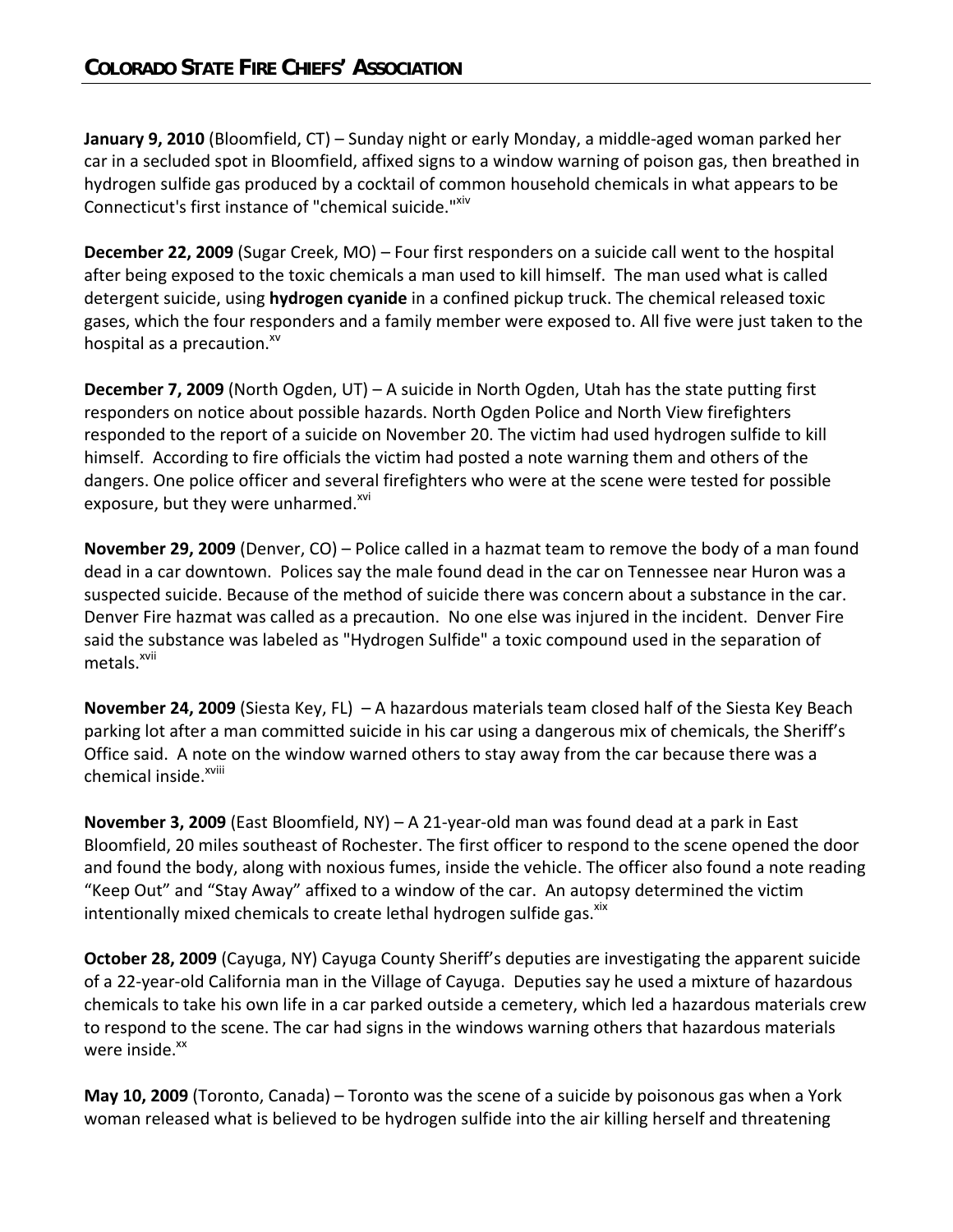others. The woman had called the police mid‐morning to say she was taking her life using a chemical cocktail. When the police and fire department arrived the smell of rotten eggs was coming from the residence, prompting the evacuation of nearly 50 homes.<sup>xxi</sup>

**February 14, 2009** (San Jose, CA) – An 18 year old boy who was found unconscious in his San Jose home Thursday morning and transported to Santa Clara Valley Medical Center's emergency room, triggering a hazardous materials lockdown of the facility, died Friday afternoon, according to the Santa Clara County medical examiner's office. The cause of death has not been confirmed, though two pans containing hydrogen sulfide were found on a table in the teenager's bedroom, where he was found unconscious by his mother.<sup>xxii</sup>

**December 24, 2008** (Bartow, GA) – A man was found in his car at the Cooper Branch day use area of Lake Allatoona. Bystanders who discovered the vehicle did not open the door because of a sign taped inside the window reporting "Caution" and the name of the chemical. The responding sheriff noticed two buckets inside the vehicle with a yellow substance inside and a young man who did not appear to be breathing. County HAZMAT mitigated the scene and removed and deconned the body.<sup>XXIII</sup>

**August 26, 2008** (Pasadena, CA) ‐ A 20 year old man parked his vehicle behind the Ethan Allen store on Rosemead Ave. and pasted a sign in the window of the vehicle warning others of "Danger" with a skull and crossbones. Inside the vehicle Hazmat crews found household cleaners along with the body of the victim. The victim was confirmed dead by the corner at the scene.<sup>xxiv</sup>

**May 27, 2008** (Mesa, AZ) ‐ A former Theater Critic for the East Valley Tribune was found dead at his Mesa apartment. Mesa police were called to the apartment by friends and co-workers who hadn't seen him since Wednesday. His body was inside, and he apparently committed suicide. According to police reports, the 29 year old victim apparently inhaled a fatal combination of potassium cyanide and muriatic acid. The discovery required neighbors to evacuate their residences while hazmat teams investigated. xxv

While many of these incidents involved victims who were willing to isolate themselves from the public and attempted to warn would‐be responders of the danger, there is no room for complacency. The result may be fatal for anyone who enters a contaminated space without proper protection.

# **Responding to Chemical Suicides**<sup>xxvi</sup>

- Dispatchers and call takers should be alert for this type of call.
- Dispatchers and call takers should warn callers not to approach, or enter, vehicles, rooms or apartments where unresponsive people may have attempted chemical suicide.
- The caller may say there are warning signs on the vehicle but may not volunteer this information.
- The caller may not say anything about a strange smell (like rotten eggs or almonds) unless prompted when they call 9‐1‐1.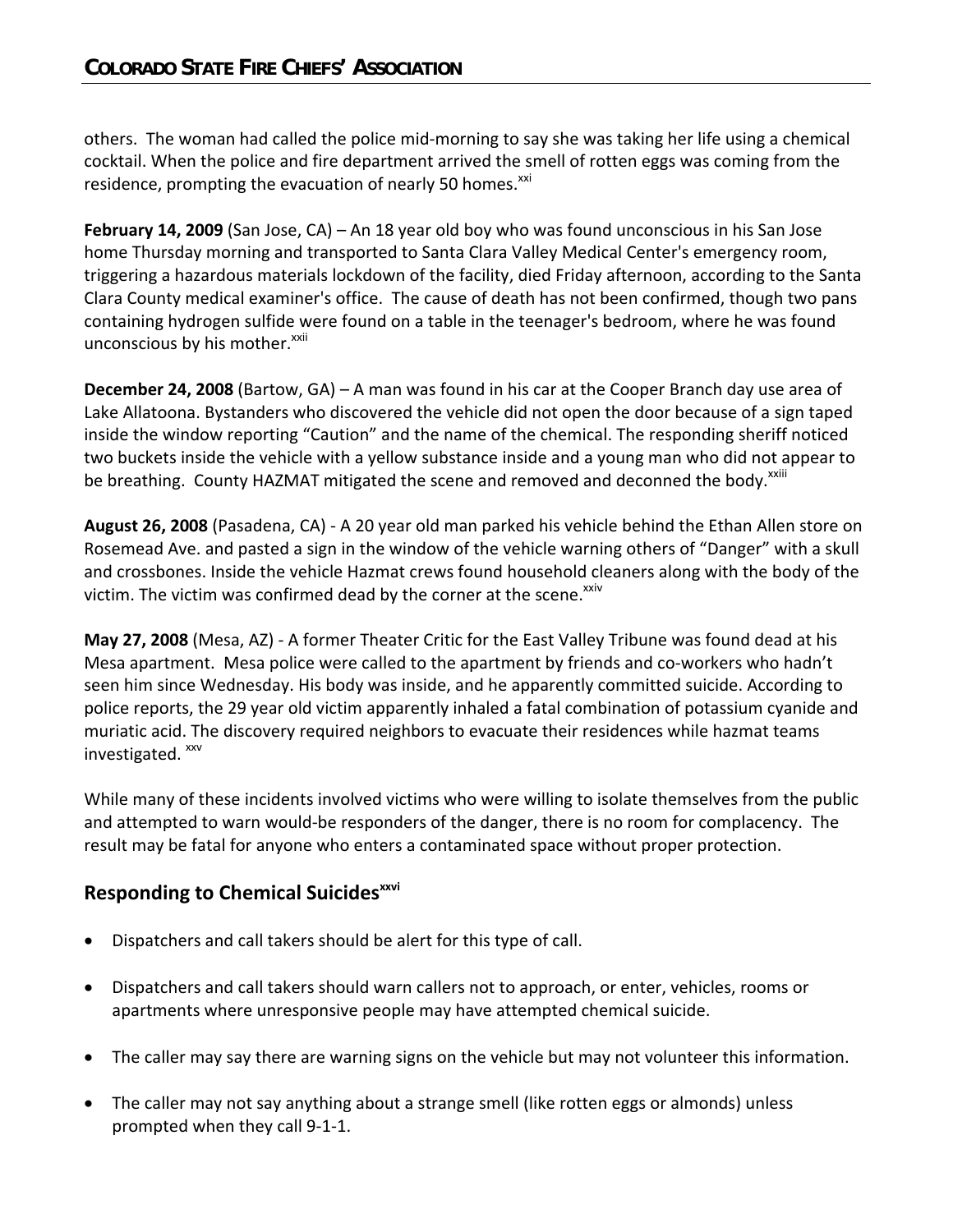- Proper initial questioning may yield information vital to the safety of the first responders.
- The information must be immediately passed on to the first responders by the 9‐1‐1 personnel.
- Responders should be aware that these situations commonly occur in vehicles, residential bathrooms and other small spaces where a small amount of gas can quickly reach lethal concentrations.
- Carefully size up any situation involving an unresponsive person in an enclosed space.
- If a chemical substance is suspected, responders should follow their agencies' hazardous materials operational protocol and procedures, including requesting assistance from the appropriate HazMat team.
- Responders should wear appropriate PPE, including positive pressure self‐contained breathing apparatus, whenever they are dealing with a suspected chemical suicide.



Warning signs taped to the window of the vehicle involved in a recent chemical suicide in New York State (NYSOFP&C)

- Consider wind speed and direction when determining the need to evacuate nearby structures.
- In an apartment building, consideration should be given to evacuating the entire building.
- IC will need to make an immediate decision for "life rescue" or "wait and hold". If believed to be an "unconscious victim" rescue responders should don appropriate PPE and SCBA to breach window or door to affect a quick rescue.
- If there's a possibility the victim is sleeping, attempt to wake them with a vehicle public address system, bullhorn or siren.
- If they cannot be awakened, responders should perform a thorough recon before entering the space to assist the victim.
- Individuals who initiate chemical suicide may, or may not, place warning signs on doors or windows to indicate the presence of deadly gas inside the space.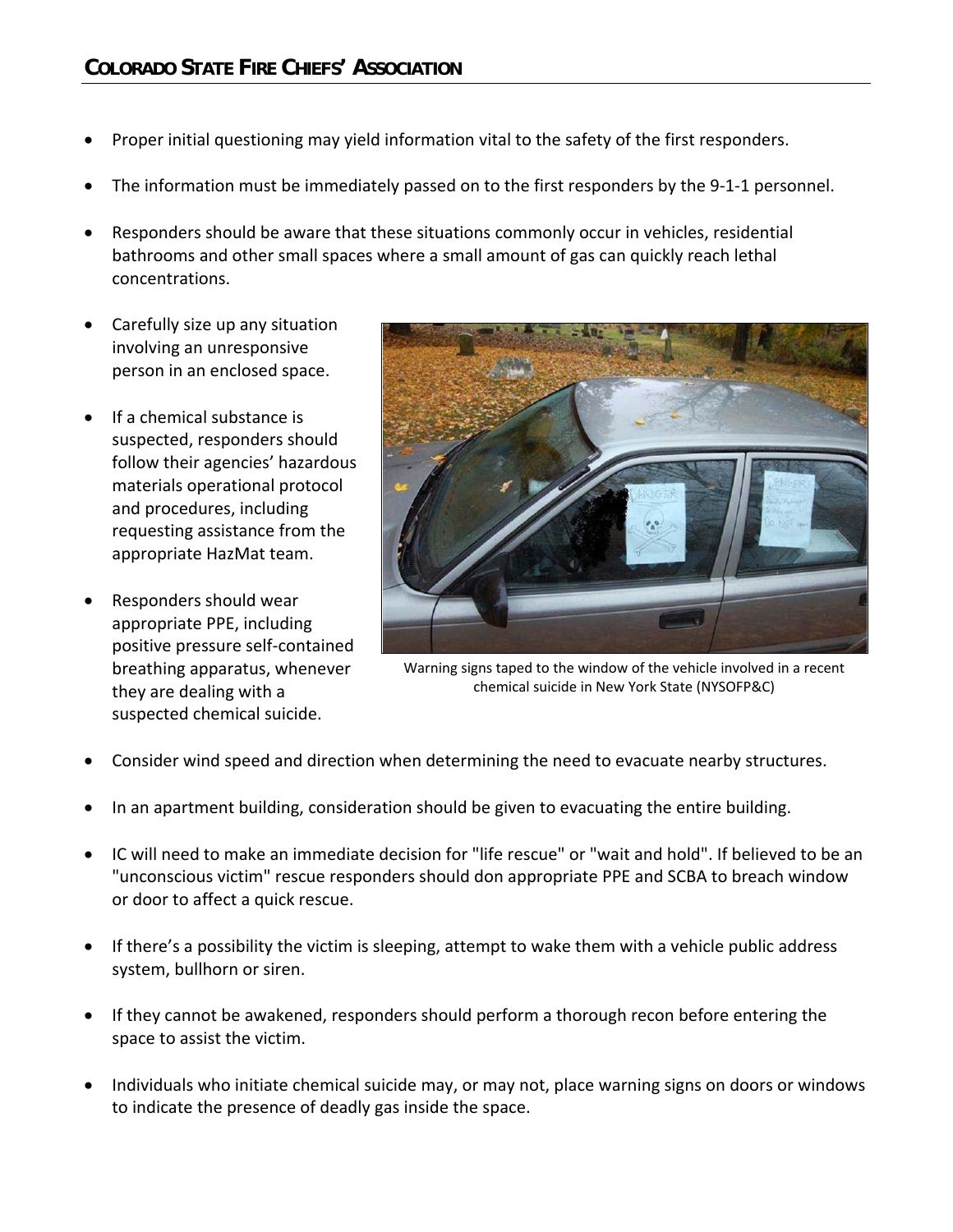- Warning signs may not be easily detected or understood by other people –including responders!
- Warning signs may be hidden or obscured by condensation, frost, snow, or vapors produced by the reaction.
- Warning signs may be removed, become detached or dislodged, or blow away before emergency personnel arrive.
- Interview anyone who may have approached the scene to learn what they saw or smelled.
- A "rotten egg" smell would indicate hydrogen sulfide.
- An almond odor is typical of cyanide compounds.
- Look for indications a chemical reaction has been initiated.
- Typically you will find containers of household chemicals and pails, buckets, pots or other containers where the chemicals have been mixed.
- Improvised "containers", such as a sink or the glove box of an automobile, could be used to mix the chemicals.
- If chemical containers are present, attempt to identify the chemicals from labels or a sales receipt.
- The reaction utilizes an acid, such as muriatic or hydrochloric found in many common cleaning compounds, and a sulfide present in many fungicides, paints, insecticides, and shampoo to produce Hydrogen Sulfide.
- The presence of containers of potassium cyanide, or cyanide compounds would indicate a reaction that produces hydrogen cyanide.
- This is less common than the hydrogen sulfide reaction as the cyanides are not as easily obtained.
- Air sampling equipment can be used to determine the presence or absence of hydrogen sulfide or hydrogen cyanide.
- A small hole may be punched in a car or home window, or a probe, or colorimetric tube inserted in the gap between a door to the room and the floor.
- A hydrocyanic acid tube will detect hydrogen cyanide.
- Hydrogen sulfide is heavier than air, but hydrogen cyanide is slightly lighter.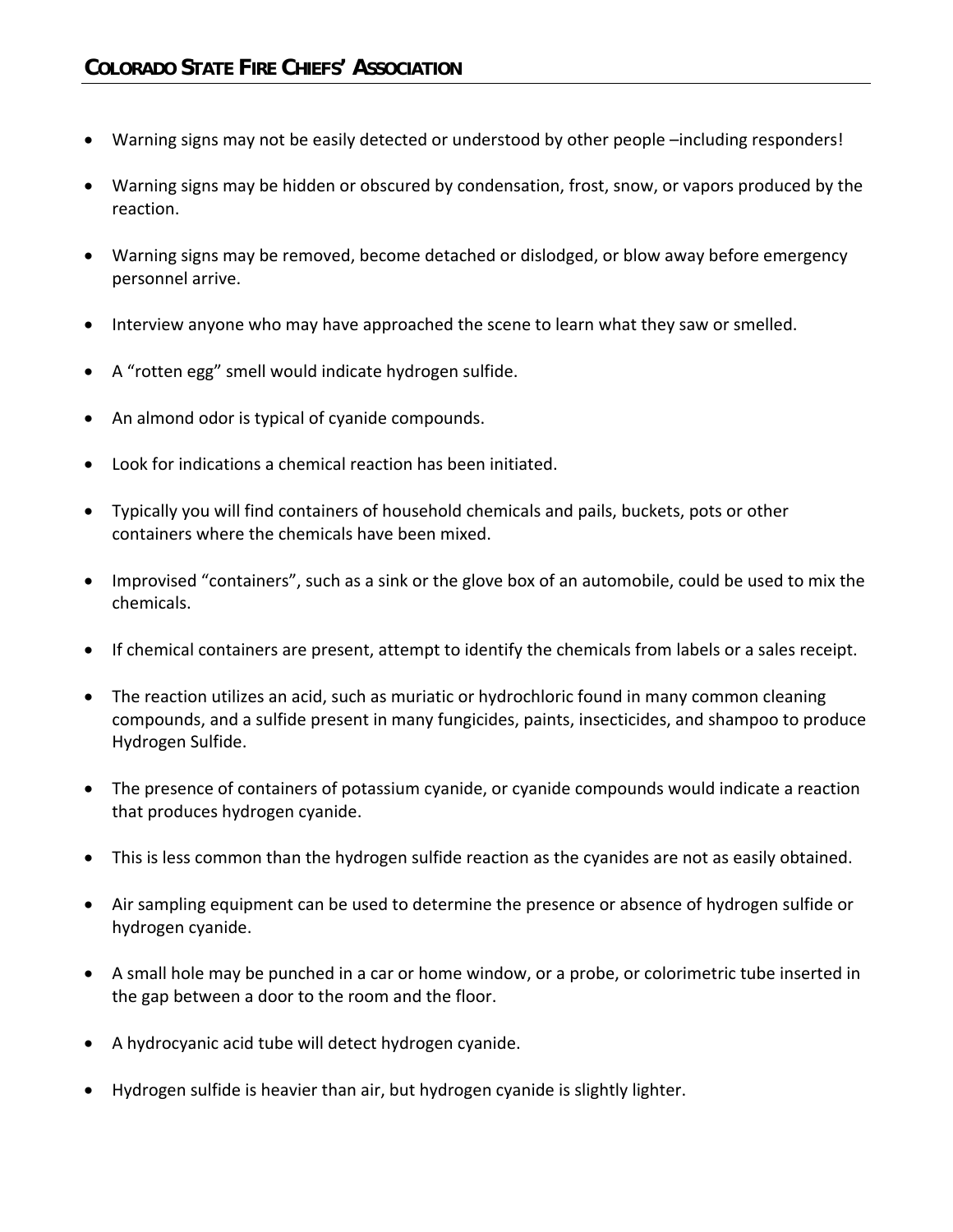- If the vapor in the space cannot be identified, or the presence of hydrogen cyanide is confirmed entry should only be made by individuals protected by fully encapsulated chemical protective clothing (level A).
- Hydrogen cyanide is immediately dangerous to life and health at concentrations above 50 parts per million.
- Both hydrogen sulfide and hydrogen cyanide are flammable.
- The Lower Explosive Level of hydrogen sulfide is 4% and the LEL of hydrogen cyanide is 5.6%.
- There have been no incidents of fire reported with the chemical suicide incidents reported to date.
- It is believed that concentrations do not typically reach the LEL except at close proximity to the mixing container.
- Responders should eliminate ignition sources whenever possible.
- Vapors inside the space should be ventilated to the outside.
- Ensure no one will be endangered by the vapors before using natural or forced ventilation to air the space out.
- Anyone who has been exposed to the vapors should be decontaminated with soap and water.
- Clothing should be removed and double-bagged.
- Contaminated clothing and PPE should be laundered before being re-used.
- If alive, the victim should be stripped and decontaminated with soap and water before being transported from the scene.
- Deceased victims should be covered by a sheet, body bags are not recommended.

The big take home message is maintaining a heightened sense of situational awareness.

#### **Resources**

Advisory ‐ New York State Office of Homeland Security, Emergency Managers Advisory, Subject: (U) Hydrogen Sulfide: A Potential First Responder Hazard (September 26, 2008). See: http://cryptome.org/dhs‐hyd‐sul.pdf.

Chemical Suicide Memo, New York State Office of Fire Prevention & Control Hazardous Materials/Homeland Security Bureau (November 6, 2009). See: http://www.colofirechiefs.org/ffsafety/chemicalsuicidememo.pdf.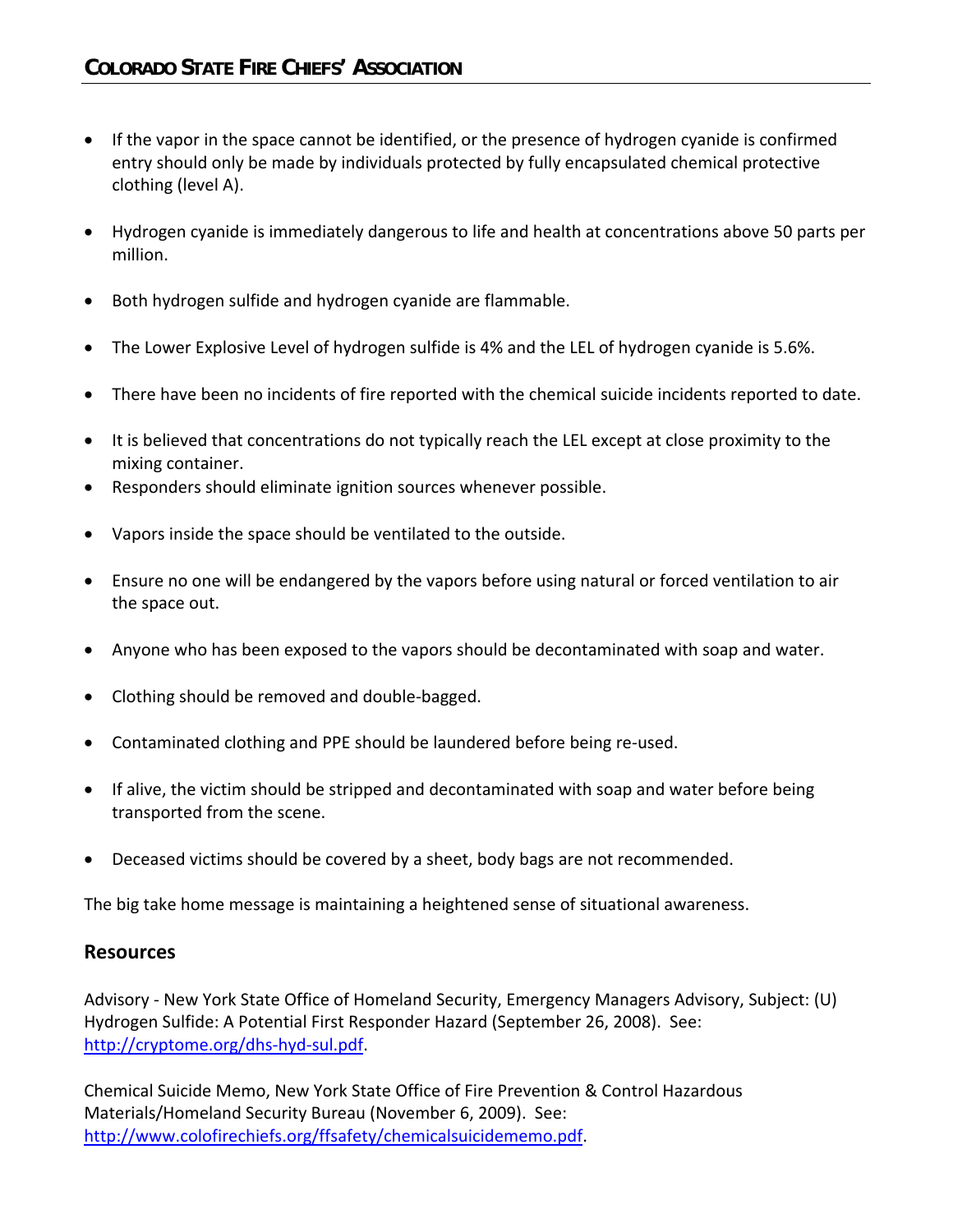Responder Safety Information ‐ Hydrogen Sulfide Suicide, Wake County, NC EMS Division (February 22, 2010). See: http://www.colofirechiefs.org/ffsafety/H2S\_Suicide\_Warning.pdf.

Ada County Sheriff's Office (Idaho) Officer/Emergency Responder Safety Bulletin (May 14, 2009). See: http://www.vleoa.org/Content/Documents/Document.ashx?DocId=86676.

Medical Management Guidelines for Hydrogen Sulfide, Agency for Toxic Substances and Disease Registry (ATSDR), Department of Health and Human Services. See: http://www.atsdr.cdc.gov/Mhmi/mmg114.html.

NIOSH Pocket Guide to Chemical Hazards ‐ Hydrogen Sulfide, National Institute for Occupational Safety and Health (NIOSH), Centers for Disease Control and Prevention. See: http://www.cdc.gov/niosh/npg/npgd0337.html.

Chemical Suicides ‐ First Responder Safety (PPT), Saline County Sheriff's Department, Missouri. See: http://www.colofirechiefs.org/ffsafety/Chemical Suicides.pdf.

Hydrogen Sulfide (PPT) Shelby County EMS Training Division. See: http://www.colofirechiefs.org/ffsafety/Hydrogen\_Sulfide\_PPT.pdf.

These and other resources are posted on the CSFCA's Responder Safety: Chemical Suicide webpage, at: http://www.colofirechiefs.org/chemical\_suicides.htm.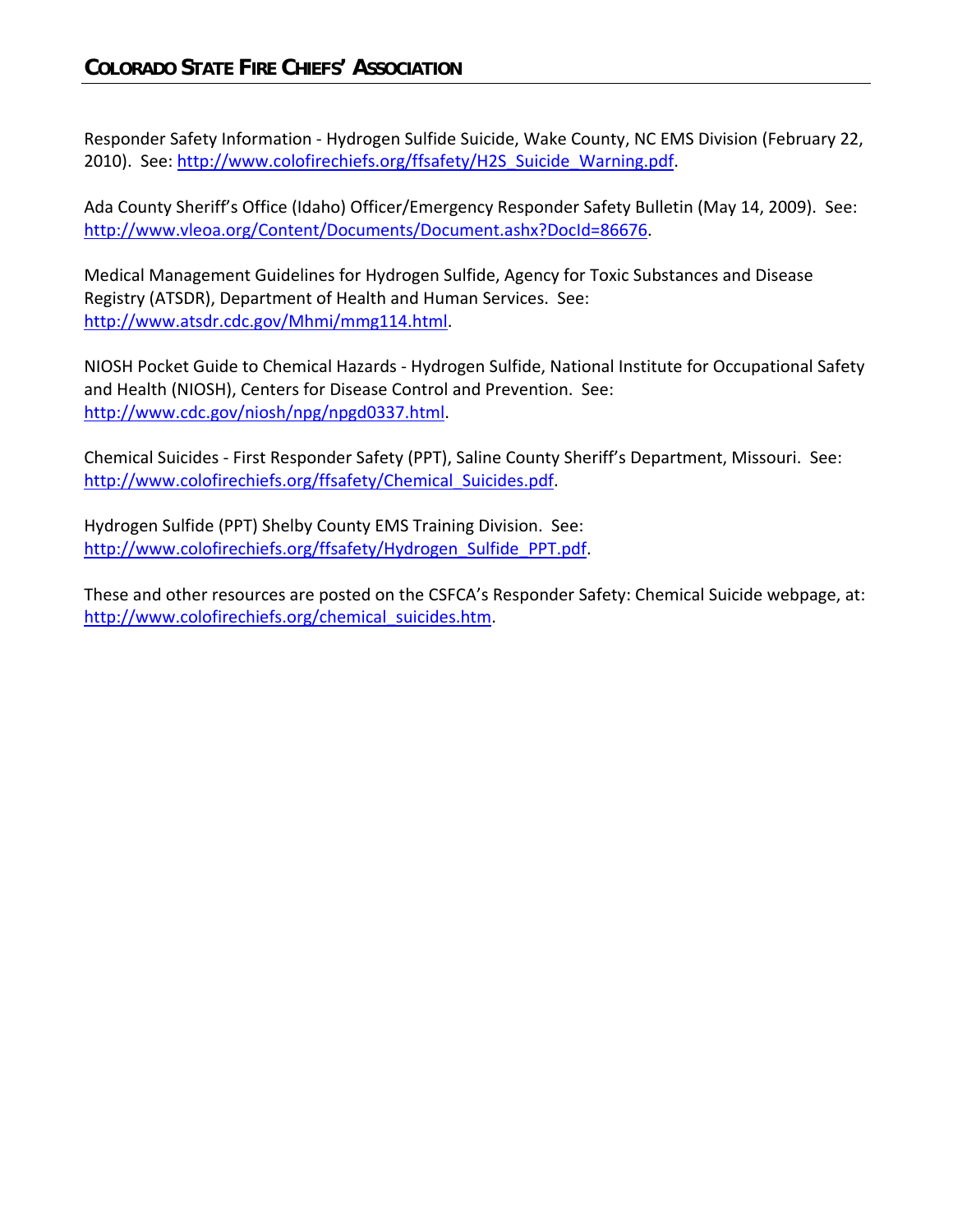## **Endnotes**

 $\overline{a}$ 

<sup>i</sup> Responder Safety Information - Hydrogen Sulfide Suicide, Wake County, NC EMS Division (February 22, 2010). See: http://www.colofirechiefs.org/ffsafety/H2S\_Suicide\_Warning.pdf.

ii Safety Issues in Aquaculture ‐‐ Hydrogen Sulfide, US National Oceanographic and Atmospheric Administration. See: www.lib.noaa.gov/retiredsites/docaqua/safety.html.

<sup>iii</sup> St. Pete Man Commits Suicide with Homemade Gas, Sarasota Herald Tribune, February 14, 2010. See: http://www.heraldtribune.com/article/20100214/BREAKING/100219880?Title=St-Pete-man-commits-suicide-withhomemade-gas.

<sup>iv</sup> Chemical Suicide Sends First Responders To Hospital, KCTV Channel 5, December 22, 2009. See: http://www.kctv5.com/news/22033404/detail.html.

<sup>v</sup> Medical Management Guidelines for Hydrogen Sulfide, Agency for Toxic Substances and Disease Registry (ATSDR), Department of Health and Human Services. See: http://www.atsdr.cdc.gov/Mhmi/mmg114.html.

vi Ibid.

vii Man kills self in Bethlehem by inhaling chemicals, The Allentown Morning Call, March 01, 2010. See: http://articles.mcall.com/2010‐03‐01/news/all‐cnsuicide‐03012010\_1\_bethlehem‐police‐chemicals‐inhaling.

viii Woman Found in Castaic Car Likely Victim of 'Detergent Suicide', KTLA News, February 26, 2010. See: http://www.ktla.com/news/landing/ktla‐body‐in‐car‐castaic,0,749896.story.

<sup>ix</sup> Hydrogen Sulfide Suicide Close Call, FirefighterCloseCalls.com, February 22, 2010. See: http://www.firefighterclosecalls.com/fullstory.php?102518.

<sup>x</sup> Cary Police Deal With Unusual Suicide, WTVD‐TV Raleigh‐Durham, NC, February 22, 2010. See: http://abclocal.go.com/wtvd/story?section=news/local&id=7290459.

xi First Responders to Suicide Attempts Face New Dangers, The Tampa Tribune, February 15, 2010. See: http://www2.tbo.com/content/2010/feb/15/first‐responders‐suicide‐attempts‐facenew‐dangers/life‐health/.

xii Woman's Death on Orchard Mesa Ruled Suicide, Grand Junction Sentinel, February 11, 2010. See: http://www.gisentinel.com/breaking/articles/womans\_death\_on\_orchard\_mesa\_ruled\_suicide.

xiii Suicide by Chemicals on Siesta Key Beach, Herald Tribune, February 6, 2010. See: http://www.heraldtribune.com/article/20100206/BREAKING/100209796.

xiv Bloomfield Suicide Fits Unsettling Trend, Hartford Courant, January 9, 2010. See: http://www.colofirechiefs.org/ffsafety/Bloomfield010910.pdf.

xv Chemical Suicide Sends First Responders To Hospital, KCTV Channel 5, December 22, 2009. See: http://www.kctv5.com/news/22033404/detail.html.

xvi Hydrogen‐Sulfide Suicide in Utah Prompts Notice to First Responders, KSL Channel 5, December 7, 2009. See: http://www.ksl.com/?sid=8947952&nid=148.

xvii Hazmat Called to Remove Body from Suspected Chemical Suicide, KDVR Denver, November 29, 2009. See: http://www.kdvr.com/news/kdvr‐carsuicide‐112909,0,6856876.story.